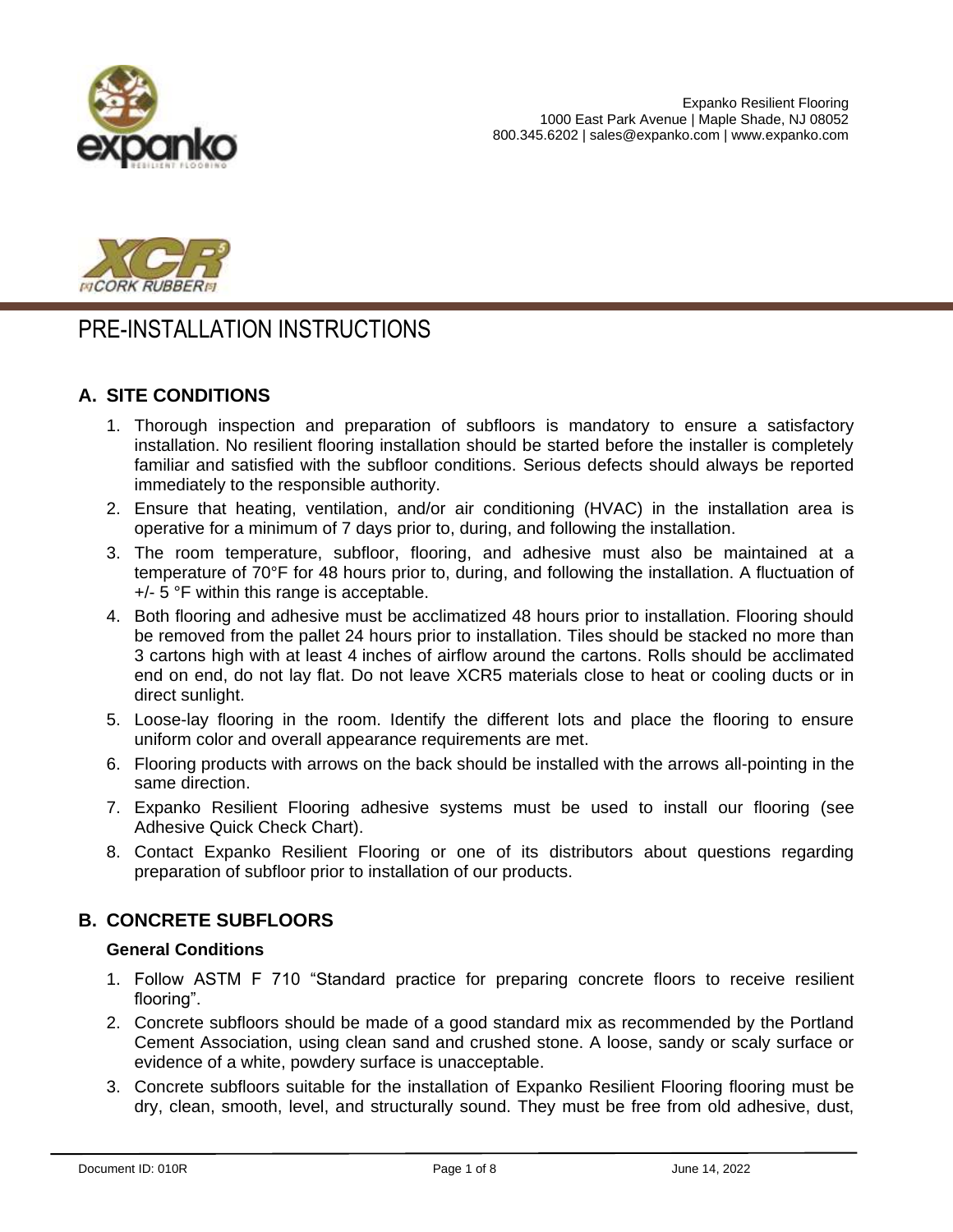solvent, paint, wax, oil, grease, asphalt, sealing, curing compounds, and other foreign substances.

- 4. Fill or level cracks, grooves, and other irregularities. Where filling or leveling is required, the use of a good quality cement-based underlayment is recommended.
- 5. Do not install Expanko Resilient Flooring flooring over gypsum-based patches or underlayments.
- 6. Concrete curing agents, surface hardeners, and similar products should not be used on the subfloor unless the manufacturers of these products guarantee that they will not affect the bonding process. If these products have been used without the manufacturer's guarantee, they must be removed before Expanko Resilient Flooring flooring is installed. In many cases, these agents form a surface film of oil, wax, or resin that impairs the bond between the concrete and the adhesive. The use of underlayment, leveling, and patching compounds is no guarantee against excess moisture (including hydrostatic pressure) or concrete deficiencies.
- 7. Excess Moisture: Expanko Resilient Flooring does not guarantee any product performance against excess moisture (including hydrostatic pressure) under any circumstances. The use of a permanent, effective moisture barrier is recommended for all concrete floors in contact with the ground.
- **8. Important Notice: Do not use chemical adhesive removal products. Using them will void the Expanko Resilient Flooring adhesive system warranty.**
- 9. If the following situations occur on site, refer to the "Remediation System" document:
	- a. Moisture level is higher than the recommended specification.
	- b. Sealers, curing agents or hardeners were used in/on the concrete.
	- c. Chemical abatement was used to remove the old flooring.
- 10. It is the responsibility of the flooring contractor to determine whether or not the concrete is suitable for covering.

## **Conducting Moisture and pH Tests on Concrete Subfloors**

- 1. Test the subfloor using the tests outlined below:
	- a. ASTM F 1869, Anhydrous Calcium Chloride test.
	- b. ASTM F 2170, test Relative Humidity (RH) using in situ probes.
	- c. ASTM F 710, pH levels.
	- d. Refer to the latest ASTM versions for specific testing, guidelines and safety procedures.
- 2. ASTM F 1869 Standard Test Method for Measuring Moisture Vapor Emission Rate of Concrete Subfloor Using Anhydrous Calcium Chloride.
	- a. Purpose: This test is designed to measure the moisture emission at the surface of a concrete slab.
	- b. Areas should be tested as follows: conduct 3 tests for the first 1,000 sq. ft., then 1 test for every additional 1,000 sq. ft. as outlined in the most recent edition of ASTM F 1869.
	- c. Maximum allowable readings vary depending on the adhesive system chosen. Refer to Adhesive Quick Check Chart for the maximum level allowed for each adhesive.
- 3. ASTM F 2170 Standard Test Method for Determining Relative Humidity in Concrete Floor Slabs Using in situ Probes.
	- a. Purpose: This test is designed to measure the percentage of relative humidity in a concrete slab.
	- b. Areas should be tested as follows: conduct 3 tests for the first 1,000 sq. ft., then 1 test for every additional 1,000 sq. ft. as outlined in the most recent edition of ASTM F 2170.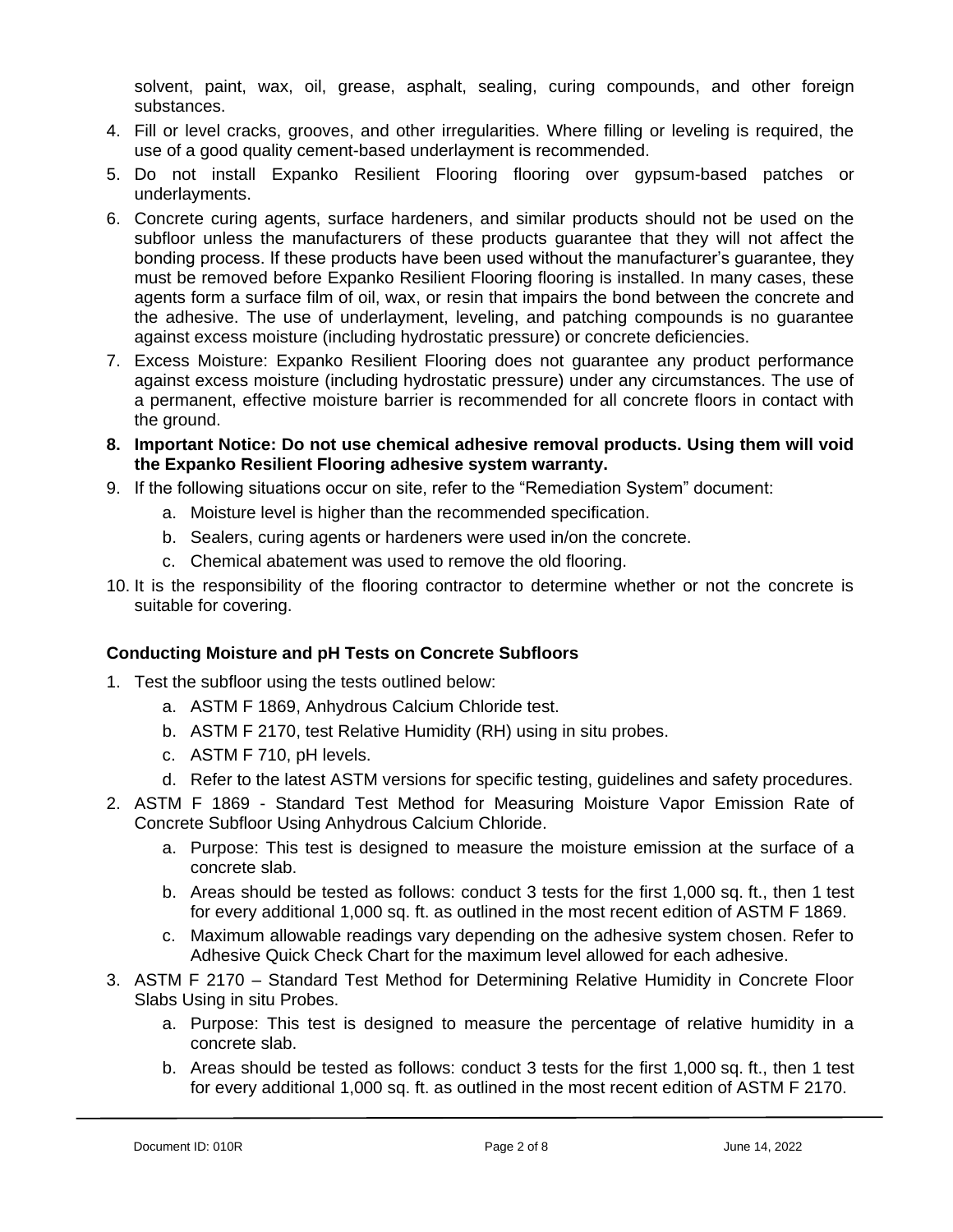- c. Maximum allowable readings are 85% RH.
- 4. Both ASTM F 1869 and F 2170 tests must be carried out; the RH test is especially important for on or below grade concrete slabs, as it is more related to potential hydrostatic pressure from the ground than the calcium chloride test.
- 5. Test procedures may vary from one test material supplier to another. Follow the instructions carefully when conducting the test.
- 6. ASTM F 710, pH levels.
	- a. Purpose: new concrete floors or where moisture is present may be susceptible to elevated pH levels due to excess alkaline salts. All adhesives are subject to deterioration resulting in bond failure in the presence of alkaline conditions.
	- b. Conduct one pH test for every 1,000 sq. ft. throughout the area.
	- c. Levels should be between 8 and 10 pH.
- 7. When pH is over 10 or below 7, neutralize the floor using carbonated water. Use the minimum required amount spread on the surface and leave for a period of 5 -10 minutes then dry.
	- a. Make sure the room is well ventilated.
	- b. Allow concrete to dry thoroughly for at least 24 hours.
- 8. Re-test the floor for pH levels and repeat the neutralizing process if necessary. You should read between 8 and 10. If not, repeat.
- 9. It is the responsibility of the flooring contractor to determine whether or not the concrete is sufficiently dry for covering and that pH levels meet specifications.
	- a. Record all moisture and pH test results in the project log.
	- b. Results of the test must be made available upon request to Expanko Resilient Flooring.

#### **New Concrete Subfloors**

- 1. New concrete slabs must be properly cured and meet moisture vapor emission requirements before installation. Depending on atmospheric conditions, type of concrete and/or possible excess water content, and the rule of thumb for a slab to cure is one month by inch of concrete.
- 2. Floors containing lightweight aggregate or excess water, and floors made with steel or plastic pan forms may need a much longer drying time, and should not be covered with resilient flooring unless completely dry.
- 3. Some lightweight concrete subfloors are not strong enough for resilient tile unless 1" or more of regular concrete is added to the surface. This layer should be added as per the recommendations outlined by the Portland Cement Association.

## **Existing Concrete Subfloors**

- 1. For best results, old concrete floors should be prepared to conform as closely as possible to new concrete floors.
- 2. The subfloor must be firm and free from old adhesive, moisture, dust, solvent, paint, wax, oil, grease, asphalt and sealing compounds.
- 3. Level the floor by filling cracks, uneven and rough areas with a good quality cement-based underlayment.
- 4. Conduct the appropriate moisture and pH tests. To take an adequate pH reading, the surface must be freshly sanded to ensure no carbonation has occurred. Take the reading and report it in the logbook. Clean the dust left from the sanding.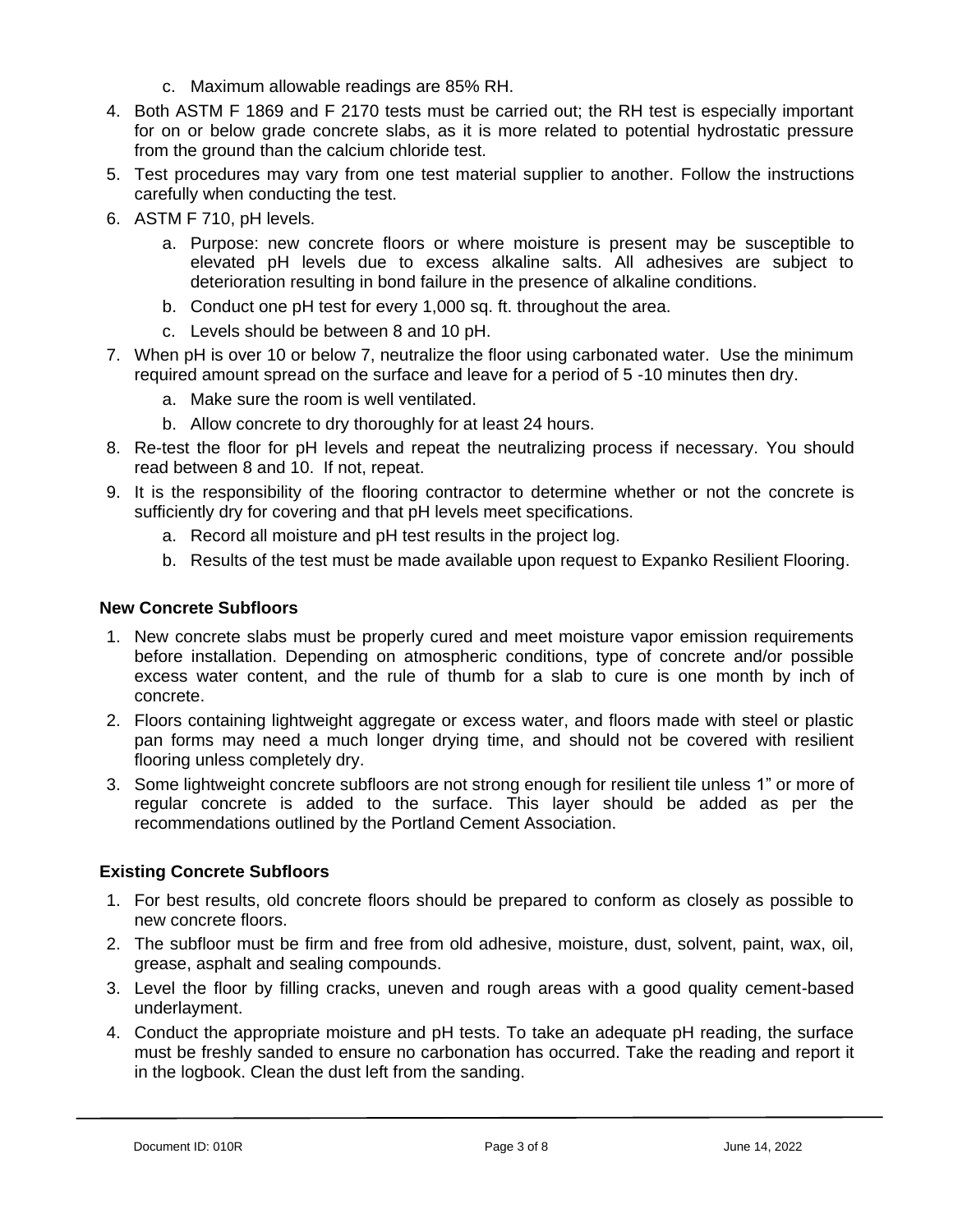#### **On or Below Grade Concrete Subfloors**

- 1. Concrete slabs that touch the ground or that do not have at least 18" of cross-ventilated air space underneath require special attention to control moisture level.
- 2. Unless they have an efficient permanent barrier, bonding failure may result from excess moisture. The moisture barrier must prevent all changes in moisture levels after the original test has been accepted.

### **Suspended Concrete Subfloors**

- 1. Suspended concrete subfloors, whether old or new, must comply with all of the conditions listed previously in this section.
- 2. However special attention should be paid to some of the variations of normal suspended concrete floors.
	- a. Low-density concrete is an unsuitable underlayment for resilient flooring.
	- b. Concrete poured in metal or plastic pan forms is inconvenient due to the lengthy curing and drying time required.
	- c. Also, when low-density concrete made with aggregate is combined with pour-in-pan construction, additional care must be taken before the resilient flooring is installed. At all pan construction sites, moisture tests must be done to ensure that the levels are within limits.
- 3. Note: when suspended slabs have been exposed to exterior elements (i.e. variations in temperature and/or humidity), adhesion of Expanko Resilient Flooring rubber flooring to the suspended subfloor may be adversely affected.

#### **Radiant Heated Concrete Subfloors**

- 1. Expanko Resilient Flooring flooring may be installed over radiant heated subfloors; however the maximum temperature must never exceed 90 °F.
- 2. The requirements that apply to suspended or on grade concrete floors also apply to floors with radiant heating systems.
- 3. If radiant heated floors have been allowed to cool after installation, moisture may have permeated the concrete subfloor. It is therefore recommended that the floor temperature be increased gradually to ensure that moisture and temperature changes do not adversely affect adhesion.
- 4. Note: If installing XCR5 Cork Rubber Flooring, keep in mind that rubber is a natural insulator and will act as a heat barrier.
- 5. To choose the proper adhesive, consult the Adhesive Quick Check Chart.

# **C. WOOD SUBFLOORS**

#### **General Conditions**

- 1. Expanko Resilient Flooring does not approve of the use of particle board, flake board, wafer board or chip board underlayments under its flooring, as their quality and performance vary widely.
- 2. Some particle boards are suitable for use as underlayment, but the particle board manufacturer should provide a guarantee to this effect.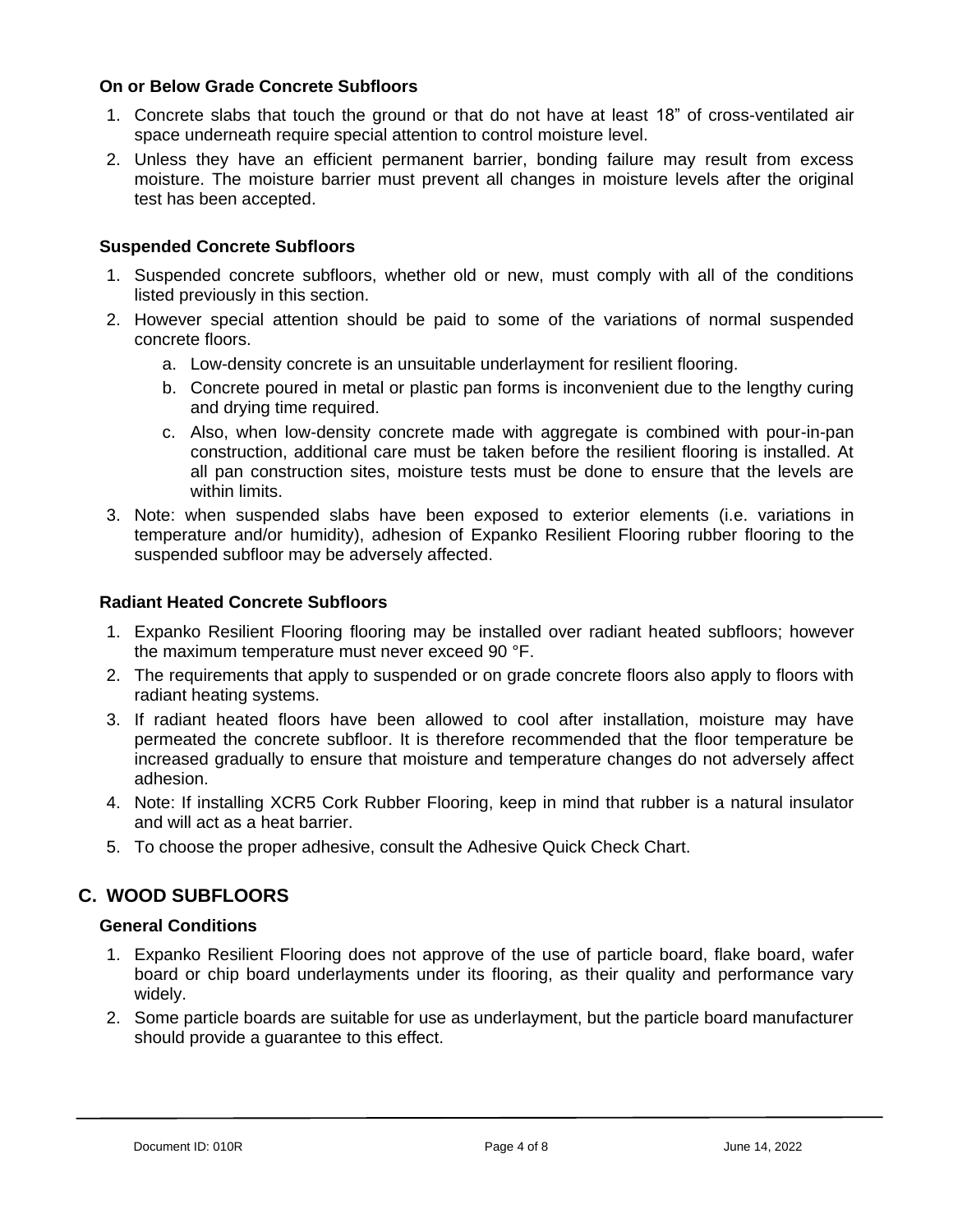- 3. Expanko Resilient Flooring does not recommend installing any of their products on wood subfloors unless they are made from two layers of staggered construction grade plywood that is at least 3/8" thick per layer, minimum two layers thick.
- 4. The wood subfloor must be dry, smooth, and free from vertical movement, horizontal expansion, old adhesive, moisture, paint, oil, dirt, grease and wax.

# **Plywood Type and Installation**

- 1. Install two layers of plywood with cross-joints staggered at least 16" apart. Fasten to subfloor using angular (ring-grooved) or screw nails that will penetrate 1-1/4" into the subfloor. Fasten at 6" intervals throughout the board and at 3" intervals along the edges. Work out from the center of the board towards the edges to eliminate any irregularity. Leave a space the thickness of a dime between the boards. Fasteners should not be driven more than 1/16" below the surface of the wood.
- 2. Lightly sand any surface roughness, particularly at joints and around nails.
- 3. Use a Portland cement-based compound to level or patch wood subfloors.
- 4. Open Wood Joists:
	- a. Install 5/8" plywood over joists 16" or less apart and  $\frac{3}{4}$ " plywood over joists up to 24" apart.
	- b. Block under plywood seams running perpendicular to the joists.
	- c. Fasten to the joists with angular (ring-grooved) or screw nails that will penetrate 1-1/4" into the joists.
	- d. Fasten at 3" intervals along all edges and at 6" intervals over the joists.
- 5. 2 x 4 x 1 Installation:
	- a. This plywood is a combination subfloor and underlayment plywood panel.
	- b. When 2 x 4 x 1 tongue and groove plywood is 1-1/8" thick, it does not require blocking or bridging when properly installed over open wood joists 48" apart or less.
	- c. Use 2-1/2" ring grooved nails or screw-type nails spaced 3" on center at all bearings.
	- d. Note: the above thickness of underlayment grades of  $2 \times 4 \times 1$  plywood applies to Douglas fir. If softwood plywood is used, the next heavier thickness should be installed.

## **Wood Subfloors Over Crawl Space**

- 1. Where wood subfloors are located over a crawl space, there must be at least 18" of crossventilated air space between the ground and the floor joists.
- 2. Heavy asphalt-saturated felt paper or polyethylene film laid on the ground is effective in controlling high humidity due to the escaping ground moisture where cross ventilation is provided.

# **D. TERRAZZO, CERAMIC, NATURAL/AGGLOMERATED MARBLE OR GRANITE**

- 1. Caution: Terrazzo, ceramic, natural/agglomerated marble or granite are non-porous floors that require special attention to secure proper adhesion to the flooring.
- 2. The glazed and polished surface finish causes the problem. Often the floor is treated with sealers and wax as well, which can build up. Remove glaze, polished finish, sealers and wax by sanding or bead blasting.
- 3. Ensure that the surface is free of dirt, dust, debris or any other substances that will prevent bonding.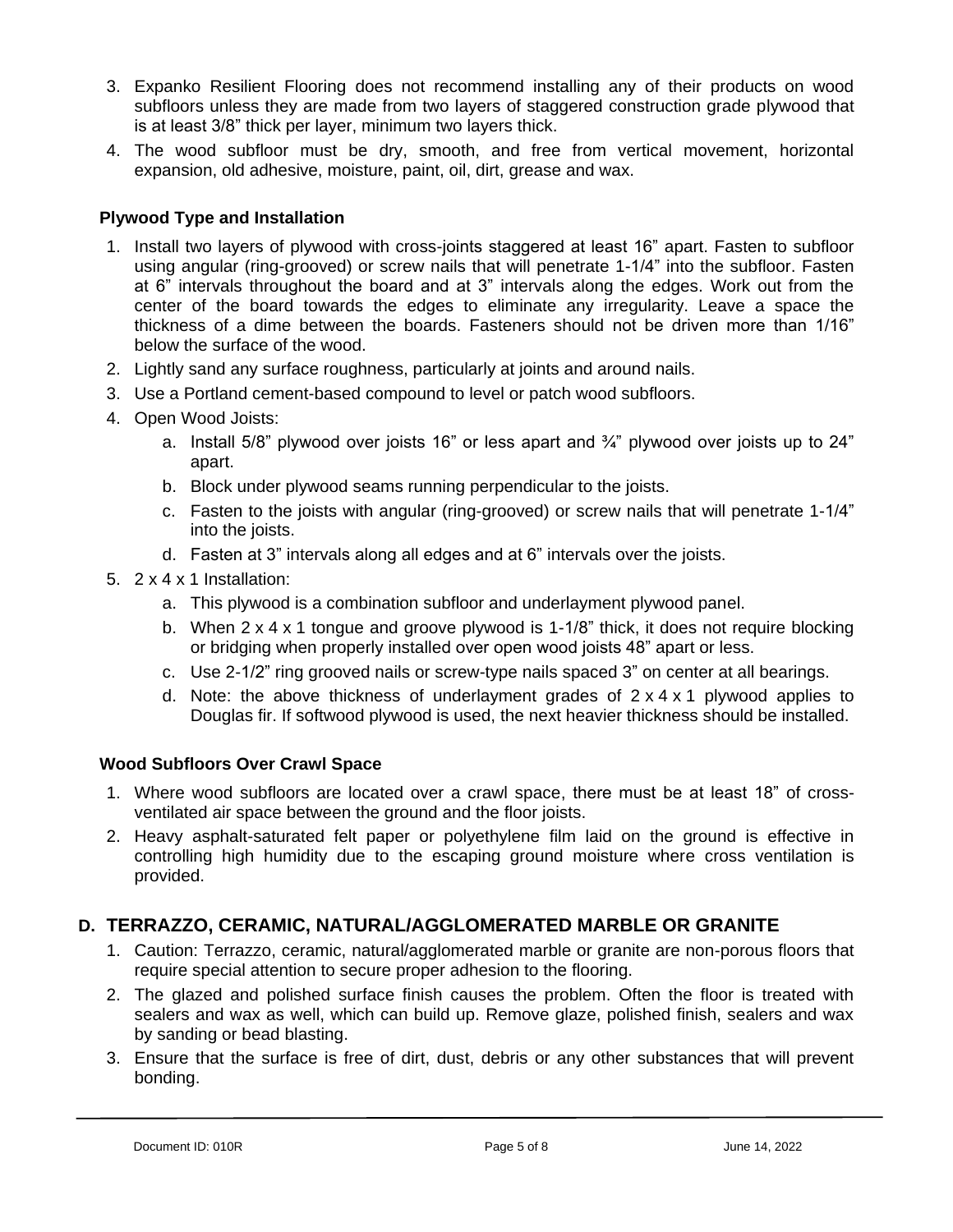4. Use a Portland cement-based underlayment and follow the manufacturer's recommendations for subfloor preparation and priming.

# **E. METAL SUBFLOORS**

- 1. The surface of the metal could be covered with rust, dirt or contaminants.
- 2. Sand the metal (aluminum, steel, brass, copper and bronze) to create a surface finish that will ensure a good adhesive bond; install the flooring right away after metal surface sanding and cleaning.

# **F. PREPARATION OF FLOORS WITH EXISTING RESILIENT FLOORING**

#### **General Conditions**

- 1. Expanko Resilient Flooring flooring cannot be installed over embossed, cushioned sheet vinyl, textured, urethane-coated and foam-containing flooring unless they are covered with approved underlayment (suspended wood subfloors only) prior to installation. Otherwise they must be completely removed including old adhesive.
- 2. Expanko Resilient Flooring will not accept any responsibility for installation over existing resilient floor coverings. We recommend that all existing resilient material be thoroughly removed prior to installing Expanko Resilient Flooring flooring.

## **Installation Over Existing Flooring**

- 1. As stipulated in the previous section, Expanko Resilient Flooring will not accept any responsibility for installation over existing resilient floor coverings.
- 2. However, if installation over existing flooring is required, Expanko Resilient Flooring flooring may be installed directly over smooth surface resilient floors that are in good condition, uniformly and completely bonded and that have been properly installed over subfloors of approved construction.
- 3. Floor Preparation:
	- a. Strip thoroughly to remove all wax and other floor finishes.
	- b. Repair open seams or indentations using a Portland cement-based patching compound prior to installation.
	- c. Offset seams when installing tile over tile.
	- d. Expanko Resilient Flooring recommends that a patch test be conducted prior to installation.
- 4. Note: Some old floor coverings may contain asbestos. See next section for instructions.

## **Removal of Resilient Tiles Floor Covering**

- 1. Consult the Resilient Floor Covering Institute's (RFCI's) recommendations for removal of existing resilient floor coverings.
- 2. Caution: Do not sand, dry sweep, dry scrape, drill, saw, bead blast, or mechanically chip or pulverize existing resilient flooring, backing, felt lining, paint, asphalt cutback adhesives or other existing flooring. These products may contain asbestos fibers or crystalline silica. Avoid creating dust as inhalation increases the risk of cancer and respiratory disease. Smokers exposed to asbestos fibers are at greater risk of serious bodily harm. Unless certain that the product is asbestos-free, presume that it contains asbestos. Regulations may require that material be tested to determine asbestos content.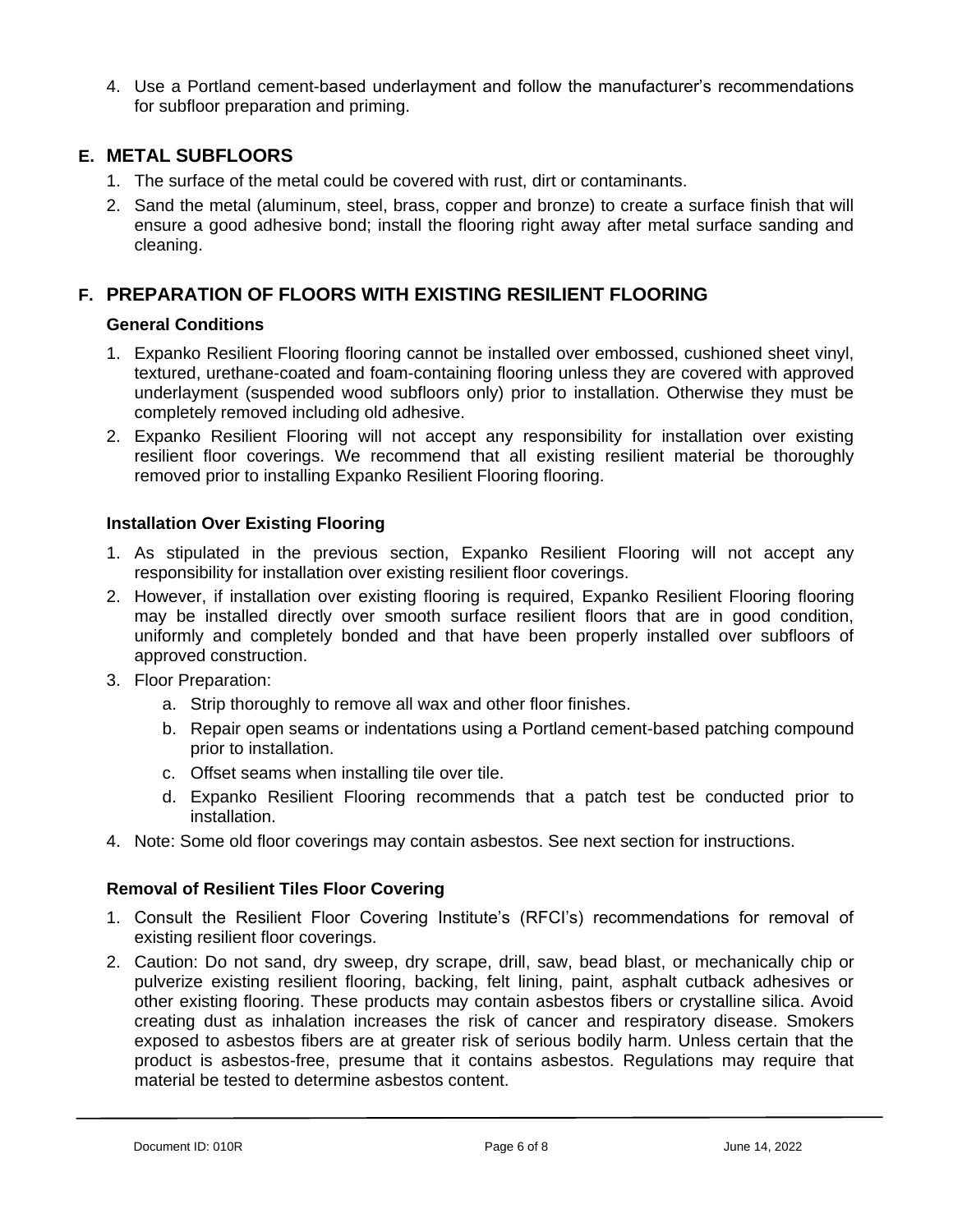- 3. Disposal guidelines for materials containing asbestos: Before removing and disposing of a resilient floor covering that contains asbestos, obtain a special permit. Check with local authorities to see what regulations apply. Various environmental agencies have regulations concerning the removal and disposal of materials containing asbestos that could override local regulations.
- 4. It is important to ensure minimum breakage when removing tiles:
	- a. Wet with soapy water to reduce dust buildup.
	- b. Remove the tile intact.
	- c. Start by carefully wedging a heavy-duty wall scraper in the seam between two adjoining tiles and gradually lift the edge of one of the tiles up from the floor.
	- d. Do not break off small pieces, but continue to lift the balance of the tile up with the scraper.
	- e. If the tile constantly breaks, use a commercial hot air blower to heat it sufficiently to warm and soften the adhesive. Handle the hot air blower carefully to avoid burns!
	- f. Put the tile in a heavy-duty plastic bag for disposal. Once the first tile has been removed, it will be easier to remove the rest. Use a commercial tile remover or continue with the scraper to remove the rest of the tiles.
	- g. Put the tiles in the plastic bag without breaking them.
	- h. Wet down the remaining adhesive then scrape it up until only a thin smooth film remains.
	- i. Put the residue in the plastic bag(s) with the removed tiles.
	- j. When finished, close bags tightly and seal for disposal.

#### **Removal of Sheet Vinyl Floor Covering**

- 1. Unadhered (loose-lay) or perimeter-adhered sheet:
	- a. Remove any moldings, trim or baseboards that may be holding the flooring in place.
	- b. Use a sharp utility knife to cut a strip about 46 cm (18") wide along one wall and the entire length of the room.
	- c. Gently turn the cut strip over and roll it face out into a tight roll.
	- d. Tie or tape it securely and place it in a heavy-duty plastic bag.
	- e. Clean the exposed floor with a vacuum cleaner fitted with a suitable filter, positioning it so that the exhaust does not blow over the uncleaned area. Do not dry sweep!
	- f. Repeat the above procedure one strip at a time until all of the floor covering has been removed and the floor cleaned. Remove any double-faced tape and dispose of it in the plastic bag.
	- g. Do not dry scrape. Remove any residue by wet scrape, following these instructions:
		- i. Mix 1-ounce of liquid dishwashing detergent with 1 gallon of water and thoroughly wet the residual felt/adhesive areas.
		- ii. Wait a few minutes to allow the solution to soak into the felt.
		- iii. Standing in the cleaned areas, use a heavy-duty wall scraper to scrape up the wet felt.
		- iv. Put the residue in the plastic bag with the rolls of removed floor covering. When finished, close bags tightly and seal for disposal.